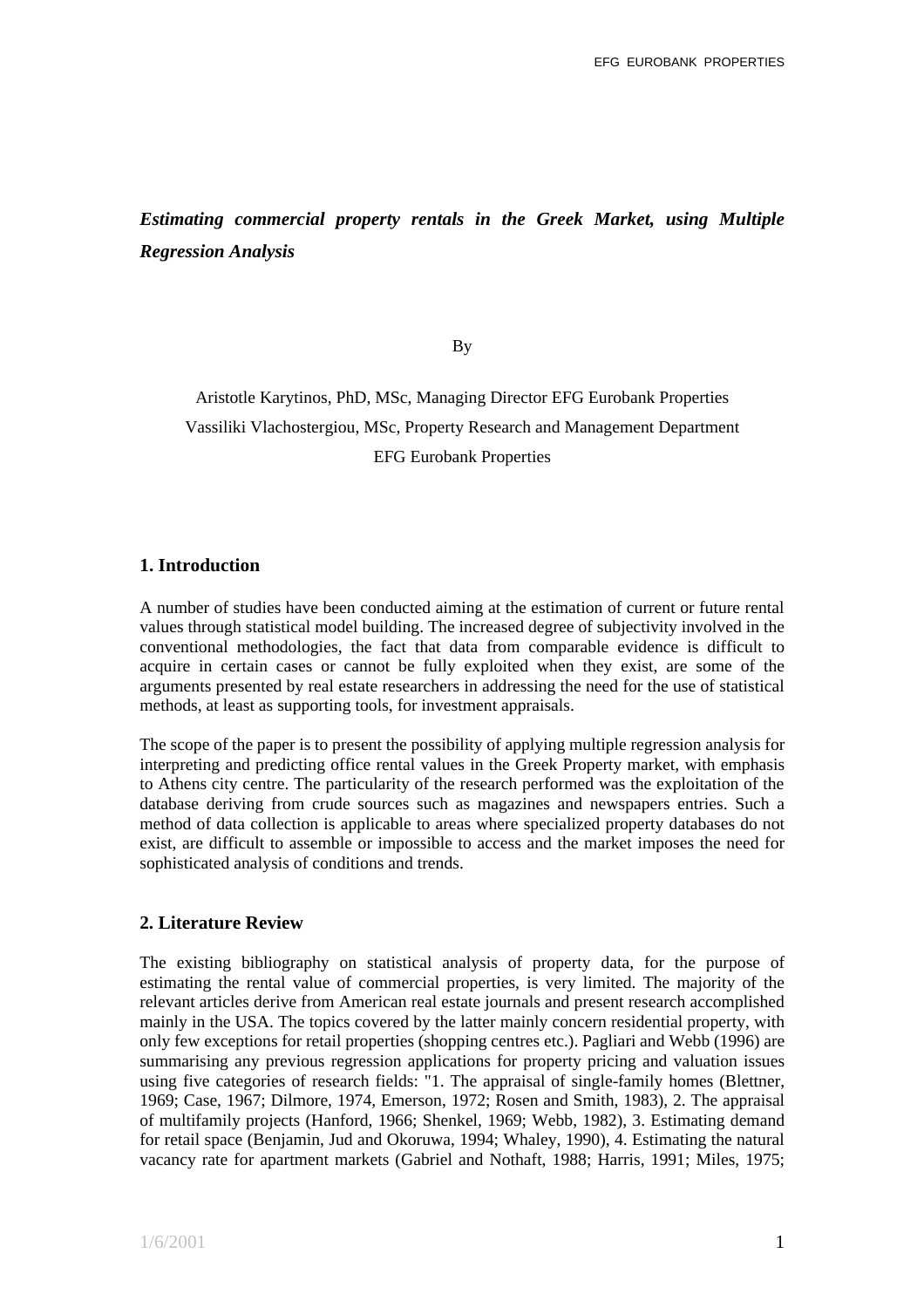Read, 1988) and 5. Estimating the market rents for apartment markets (Sirmans and Benjamin, 1991)".

It appears, thus, that the implementation of single or multivariate regression analysis for office valuation has not been until now a popular research object. Some possible reasons could be:

- ?? The characteristics of residential property, the property type which concentrates the majority of statistical research, are easier to standardise and use as independent variables.
- ?? Residential properties significantly exceed in number all types of commercial properties and consequently greater samples from transactions data can be collected.
- ?? Information about transactions for commercial property are normally more closely held and thus more difficult to acquire.
- ?? Probably, in the United States, where the majority of the research has taken place, the interest in the analysis of residential property is increased.

Nevertheless, some of the principles which have been used for the statistical analysis of other types of property could be implemented in the case of offices, as well, with the appropriate adjustments. For this purpose, any literature or articles, which were considered relevant in a wider sense, are presented in this chapter and at the end the potential for implementation in this project of any ideas collected, is examined.

The first existing articles on statistical analysis of property data go back to late 60's and early 70's. In 1969 and 1967, Muth and Mills respectively, introduced the idea of monocentric urban models based on the assumption of approximately equal distances of all suburban areas from the CBD, as well as, similar transportation costs. The monocentric urban models were used for describing several North American cities (Asabere and Huffman, 1996). After these early studies on the impact of location or other factors on residential property rents or values, an evolution in ideas and in the use of numerical and statistical tools can be observed. The estimation of the land value of a farm in Mississippi by Smith (1979) consists a representative example of the increasing interest towards statistical methods in real estate valuation.

In the '80s statistical modelling applications become more sophisticated, in an effort to improve the accuracy of the estimations. In 1986, Perry, Cronan and Epley presented an alternative regression technique called "rank regression" which appears to be more accurate for the analysis of small samples than conventional multiple regression. An analysis of the available data prior to the regression is followed in order for the 'better' comparables to be selected and used in the final model. The authors suggest, that the ranking of data prior to the application of multiple regression produces a methodology which complies more with the appraisal theory. "An appraiser compares heated areas, number of bedrooms, and lot value separately (that is, univariately) to arrive at the final ranking. Rank transformation regression performs a similar procedure except that it compares all the variables together (that is, multivariately) to arrive at the final ranking." The method requires the ranking of the available data using a scale from 1 to 9, in accordance with a raking method first developed by Conover and Iman (1976). Finally, the significance of the deriving  $R^2$  is compared against the one of Mean Square Error (MSE) and the way in which each one of them should be considered, are presented (both  $\mathbb{R}^2$  and MSE terms are explained in chapter 4). According to the authors, since the accuracy in the estimate is the overall objective, the MSE criterion must be given the greatest priority. Thus, even though conventional multiple regressions appear to produce higher  $\mathbb{R}^2$ , the proposed ranking method produces a more desirable decreased MSE, at least in the case of smaller samples (with less than 30 comparables).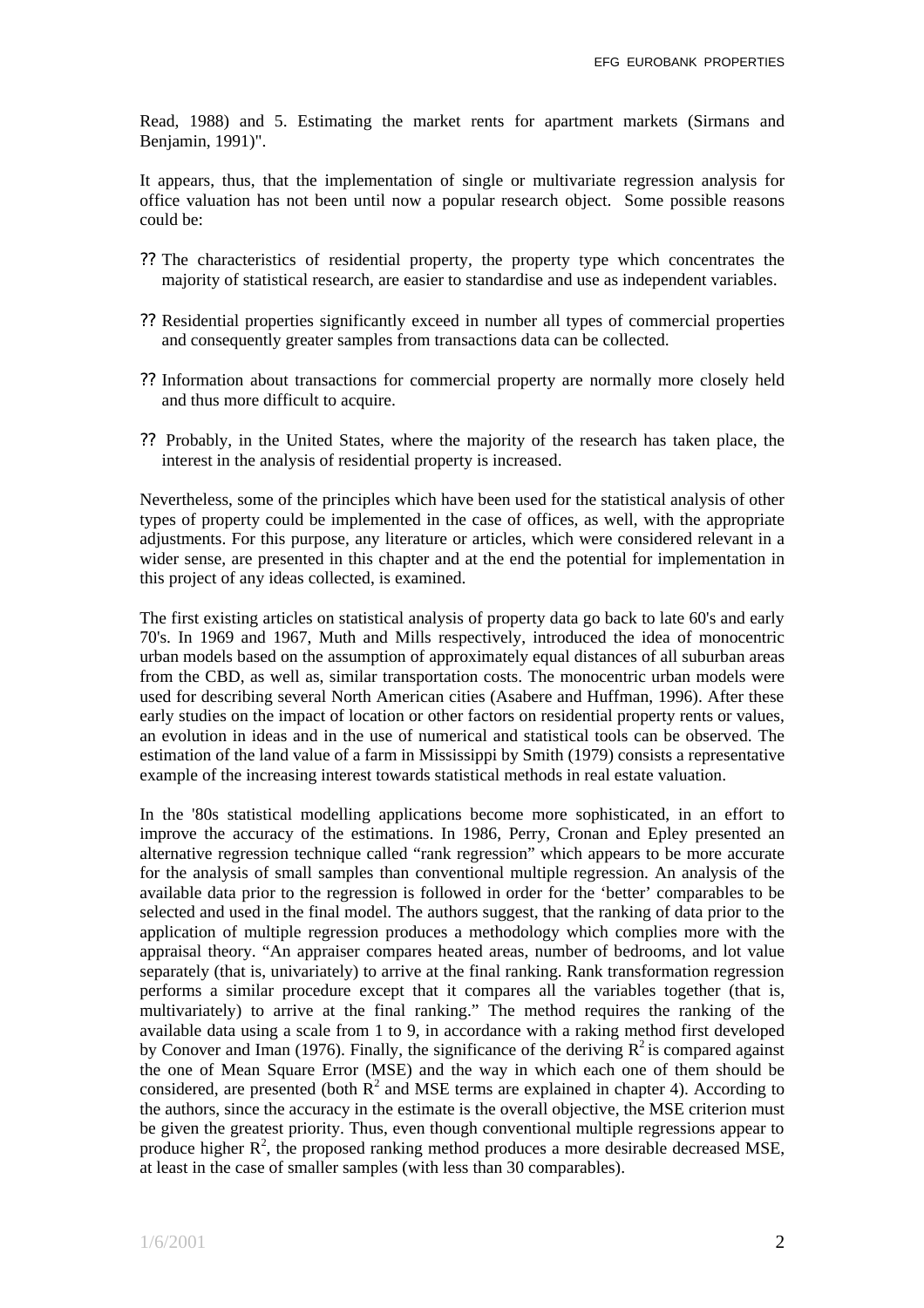One example of statistical analysis for office rental value determination consists the paper "Estimation of Market Rent for Office Space" by Cannaday and Han Bin Kang (1984), where the location as well as the physical characteristics of the office building are introduced in a hedonic regression model and the effect of these variables on the level of rent is examined and evaluated. The term 'hedonic' is used to describe the pleasure which derives from a specific commodity and its particular characteristics. In the paper, the office building is considered as "a bundle of its locational and physical attributes" and the final hedonic-rental price is defined as "the implicit price of these attributes".

Two forms of regression were considered for the statistical analysis of the available data: linear and non-linear regressions. The results produced suggested that the log-linear model was superior to the linear one as it appeared to be more sensitive in capturing any increasing or decreasing marginal contributions of the locational and physical factors to the dependent variable - rental price.

Brennan, Cannaday and Colwell (1984) attempt to develop a hedonic regression model which explains the variation in rent for offices in the Chicago CBD. The authors initially consider five different functional forms for the data analysis, the following: linear, reciprocal, logarithmic, semi-log and log-linear, the latter producing the most statistically significant results. What differentiates this model from the one developed by Cannaday and Han Bin Kang (1984) is that the unit of analysis is the office unit and in the variables two additional factors were introduced: the specific lease terms of actual transactions and the specific location of the unit within the office building.

In Cannaday's and Han Bin Kang's work, lease was considered merely in terms of the required minimum lease term. Brennan, Cannaday and Colwell go further to suggest that lease terms should be more thoroughly considered as there are several "specific features of the lease contract which may have an important influence on the level of rental rates".

Hough and Kratz, (1983) present a similar study which attempts to estimate office rental values in the Chicago CBD and four functional forms are tried: linear, logarithmic (logarithm in characteristics), semi-log (logarithm in rent) and log-linear, (Brennan, Cannaday and Colwell, 1984)*.* In their study the authors conclude that the linear and logarithmic models were superior to the other two forms.

Hekman (1985) using data which cover fourteen years, presents a model for estimating office rental values based on the assumption that market rents adjust in response to local, as well as national economic conditions. Hence, the author uses investment, as measured by building permits, and long-term growth rate of office employment, in a regression analysis, suggesting, thus, a completely different approach than the one presented in the previous paper.

One of the more recent examples of research on statistical determination of property values was published by Benjamin and Sirmans (1996). In their paper "Mass Transportation, Apartment Rent and Property Values" they attempt to determine the degree to which the available transportation - and particularly the distance from it - affects apartment rents. For this purpose they apply a hedonic model (based on Gutermann and Norrbin, 1987) in order to determine the extent to which transportation affects the dependent variable (rents). Specifically, the model calculates rent as a function of the physical characteristics of the apartment, the location, the occupancy rate, the security deposit and the distance from the Metrorail station. What is interesting in the structure of the model is that the physical characteristics, apart from figures about the number of bedrooms or bathrooms, comprise such information as the available parking, whether the apartment has a fireplace or all the utilities are paid etc. These latter information are inserted as dummy variables, always expressed as 0 or 1. The same technique is used for the 'deposit' variable as well as for the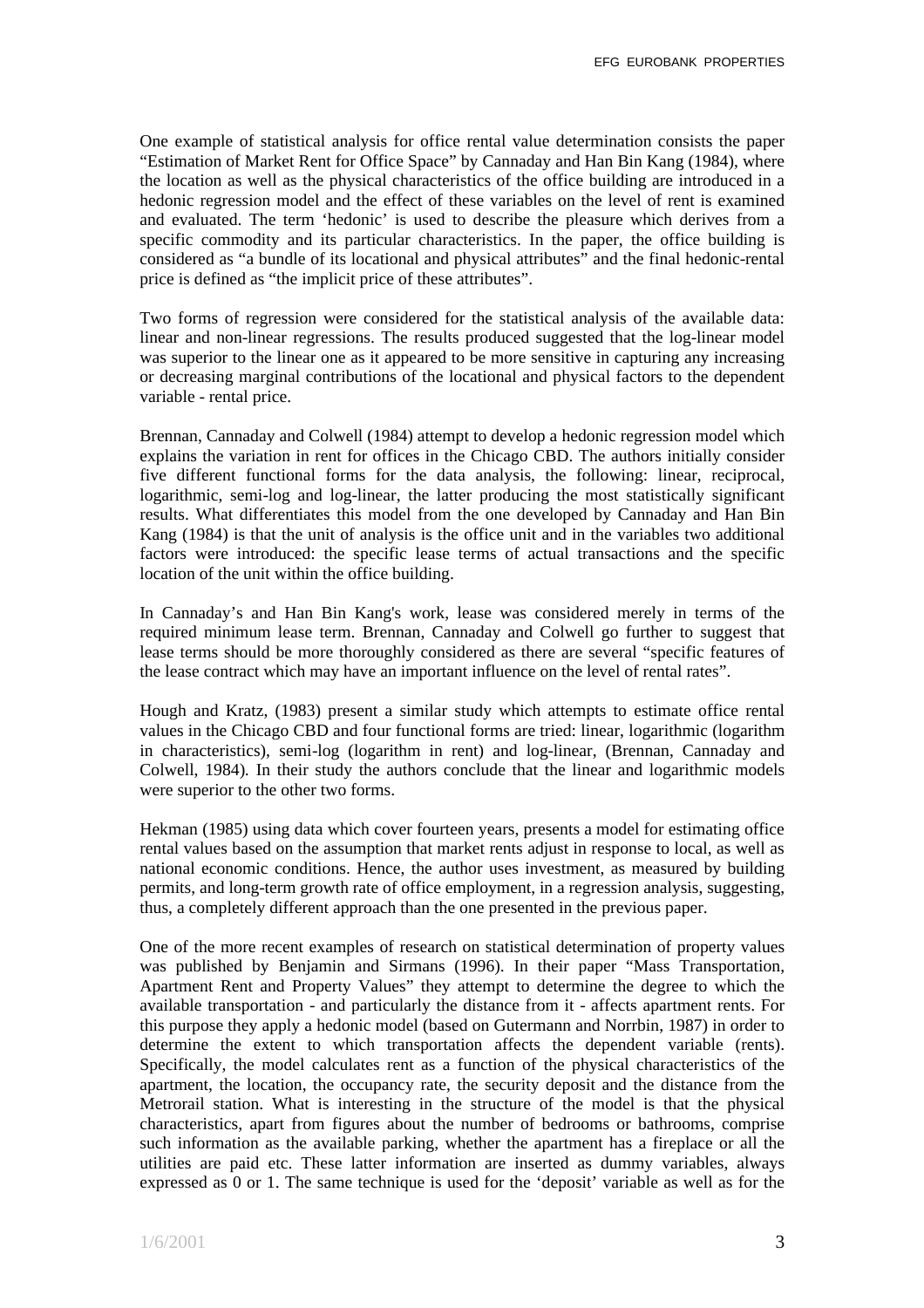'location' one, where different dummy variables exist for different zip codes. In the results produced by the regression analysis, the coefficients of the dummy variables express the significance of the latter in the explanation of the rental value and, for the particular case of the zip codes, they also represent the desirability of the particular area. The paper interprets the statistical results and concludes on the particular effect of public transportation accessibility on apartment rental values.

Nevertheless, an argument which would express a reservation about the actual power of such statistical models would be still difficult to contradict. The literature presented is revealing a confusion about the correct or more accurate form of analysis, about the factors to be introduced or about the interpretation that should be attributed to the results. Cases exist where the researcher has to omit factors that cannot be easily quantified or variables which do not produce a statistically significant result, which would otherwise be considered in the course of his common practice.

Furthermore, statistical models have been developed mainly for residential property, which may suggest that the particular market is of great significance in the USA, where most of the research has taken place, or that similar efforts for other types of commercial property have been unsuccessful and, thus, not reported in scientific papers.

Finally, it appears that the factors introduced to each model, which refer to properties in different localities with different characteristics, cannot be generalized and standardized for every case. Even with variables, such as location, which are always present in the models, the variation can be significant: location can be introduced in the form of zip-code as a dummy variable, as distance from a point or area of reference, as distance from transportation means, etc. Consequently, a standardized model for a type of property cannot be extracted from the existing studies, requiring, thus, a new model to be created for each particular application, tailored to the different locational circumstances, the format in which the data are available or the personal preferences of the individual. However, consistency actually exists in several methodological aspects and, in certain occasions, in findings presented. Characteristically, statistical results consistently attribute high significance to variables related to location, which is in turn consistent with the empirical knowledge. Furthermore, where a comparative evaluation of different forms of regression analysis is attempted, log-linear models appear to have the highest explanatory power.

Apparently, the literature reveals a variety of regression-based approaches for the determination of either rental prices or property values. Nevertheless, the majority of papers deal with residential property, whereas relevant research on commercial and specifically office property appears to be limited.

The methods presented mainly differ in aspects such as the degree of complexity of any steps followed, the size of sample used for the analysis, the nature and content of variables introduced in the models, or the quantitative expression of the latter. In fact, this differentiation reflects the different ways in which the authors deal with the difficulties of this particular type of analysis.

Among the different techniques presented certain ones, such as the quality rating, the use of dummy variables or some kind of sample segmentation appear in the available literature more than once. On the other hand, techniques such as the data ranking (Perry, Cronan and Epley, 1986), or the implementation of the Stein rule (Knight, Carter Hill and Sirmans, 1993) prior to the analysis consist proposals, which have not been further investigated, but still with considerable potential. Further differentiation can be observed to the regression type used for the determination of the model, even though opinions seem to converge towards linear and log-linear forms.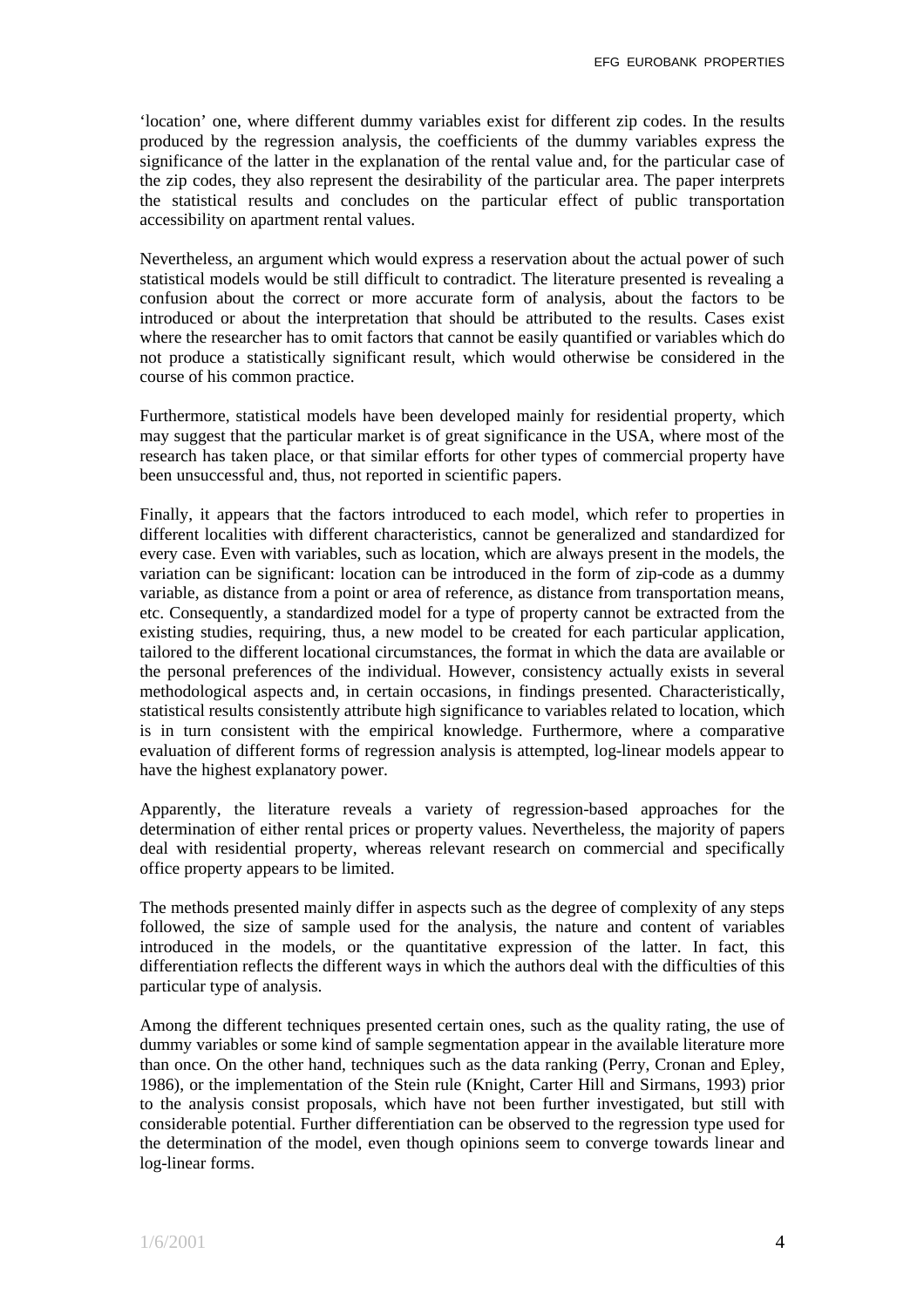Nevertheless, it becomes apparent that ultimately all authors use the same measures of reliability to assess the power of their statistical models, giving emphasis to the adjusted coefficient of determination  $(R^2)$ , the level of confidence ensured and the standard error of the regression. All the papers examined in the previous paragraphs can normally explain a percentage higher than 60% - 65% of the variability of the dependent variable, a level which is considered satisfactory, considering the limited samples on which they are based and the inevitable subjectivity in the selection of variables or the quantification of qualitative factors.

The number and nature of factors considered by different authors reflect the scope, the extent and the depth of their work or research. The variables introduced in the statistical models can be either general factors with universal application or characteristics which can only apply under particular, very specialized circumstances. Nevertheless, most of these latter factors could be expressed in more general terms, adjusted to different circumstances or even combined together to produce new potential variables.

## **3. Overview of the current Greek property market**

Before determining the specific factors which affect office rental values in Athens, it would be worthwhile identifying the current trends in both the general property sector and the office sector, as well as their growth potential.

It was not until recently that investment in commercial property has emerged the market as a valid vehicle, a trend apparently supported by the amelioration of the county's financial circumstances. Decreased interest rates along with the significant increase in the national GDP have affected demand and favoured investments. Property development started to expand to forms other than traditional residential blocks and offices. Sophisticated and often speculative developments have started to make a successful appearance in a difficult market with traditional aspects, inverting past failures recognised in dozens of deserted shopping malls throughout the wider Athens area.

Actually, the Greek property market presents a few irregularities and particularities as it is merely during the past two or three years that it has become to move towards a maturity stage where analysis is applicable and accurate data are available. Property has traditionally consisted an important asset especially for individuals and families. Its potential as alternative investment means was considered merely in the form of the apartment, often leased for a definite period of time until it was used by family members or sold. Property values have always moved upwards, with the general trend differing only in terms of rate of increase. No systematic effort of collecting market information has taken place in the past, therefore all assumptions that can be made about the increase in property values, even during the last decades, are merely empirical.

Characteristics such as lack of transparency in transactions, non-revealed fees which cannot be traced, reluctance by professionals to disclose any kind of information and deal performed between individuals without intermediation, consist typical examples of the mechanisms developed within the Greek property market. These particularities make monitoring, or even predicting, problematic and even impossible. In a first attempt to overcome the practical limitations, a new index was produced, under private initiative, named PROPINDEX. The latter uses data based on current property supply, from the wider Athens area and consists an indicator of the market growth, from 1997 until today (Diagram 1).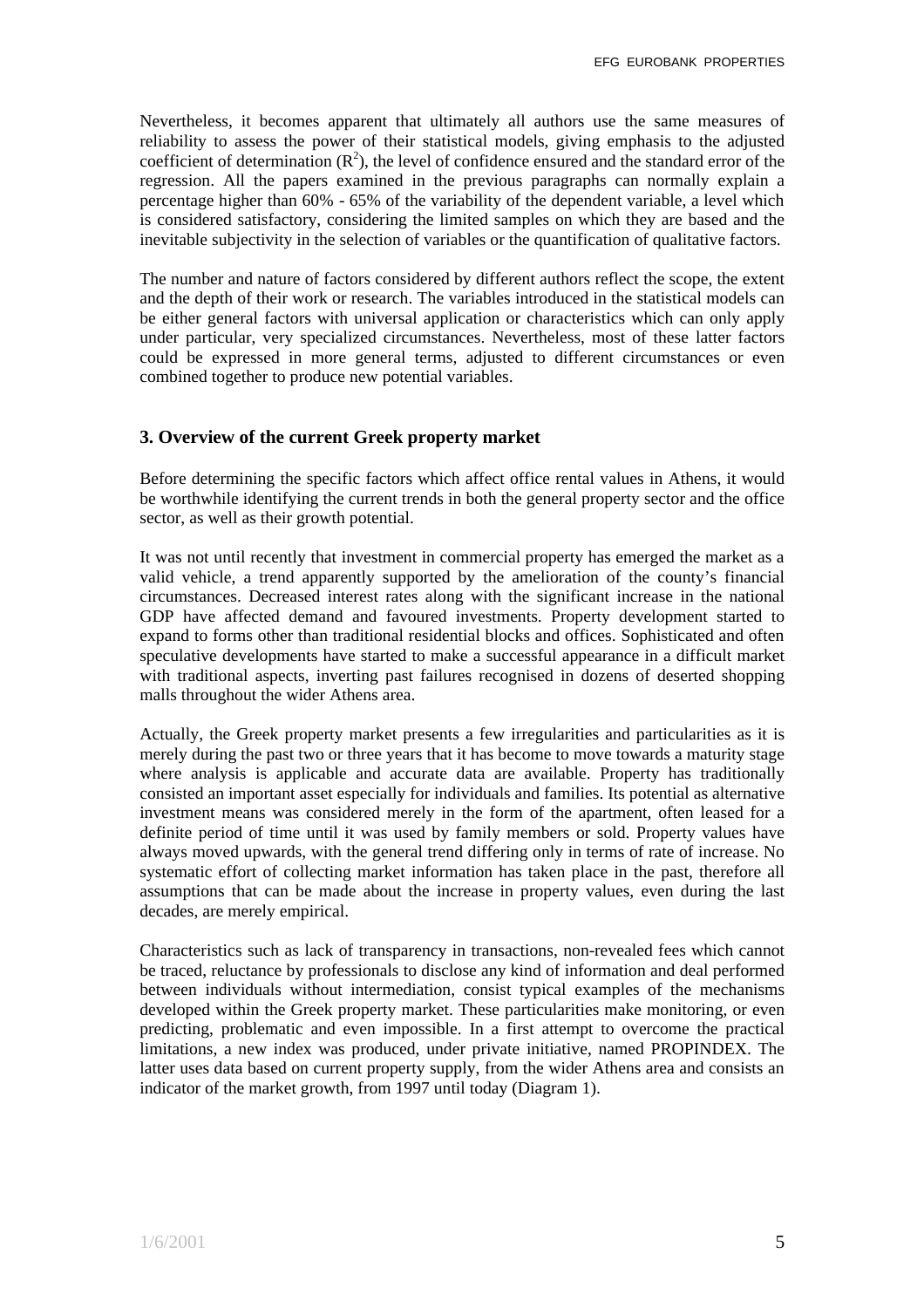

Currently, Athens appears in the list of the European cities with the highest prime office rental values with a rental growth for the first quarter of 2001 exceeding 15% (source: FPD Savills). Prime office rents in the wider Athens area range between 8.000 GRD per sq.m. (280 Euro per annum) and 15.000 GRD per sq.m. (530 Euro per annum), higher than ever before.

#### **Diagram 1**

Demand remains at very increased levels, with both public and private sector seeking for new or adequately refurbished space of high standards in terms of accessibility, specification and prestige.

According to FPD Savills European Office Market Report (Spring 2001) an increased investment activity, especially in North and Northeastern Athens is predicted, especially due to the new airport, the adjacent infrastructure works and especially the Olympic Games of 2004. New accommodation remains however in short supply, pushing significantly up the rental values. Furthermore, taking into account the institutional investment interest by both Greek and international investors, as well as the restricted availability of prime space for purchase, yields are subsequently expected to fall.

## **4. Research methodology**

The scope of the research process followed is to examine the potential of multiple regression analysis to explain and assess office rental values, in the Greek property market. Such research has never been attempted before, even though it is most popular for European and U.S. property markets. The original hypothesis on which the study is based and which needs to be examined, is that office rental prices, at a certain point in time, can be adequately explained by several characteristics of the property. The proposed statistical analysis is going to consist the tool for assessing the soundness or the extent to which this hypothesis is valid.

Even though several differentiations exist in the way that authors and real estate researchers have dealt with this subject in the past, simpler forms of analysis appear to have the advantage of using simpler and more familiar statistical terms, not requiring, thus, in depth knowledge of statistics and mathematics. Therefore, an effort has been made so that the levels of complexity and specialisation of this study are kept to a minimum.

## *Data collection*

The difficulty of availability of data was dealt with by using press as the main source of information. During the past few years and especially since 1998, financial newspapers have developed and enriched real estate specialized sections, whereas a significant range of real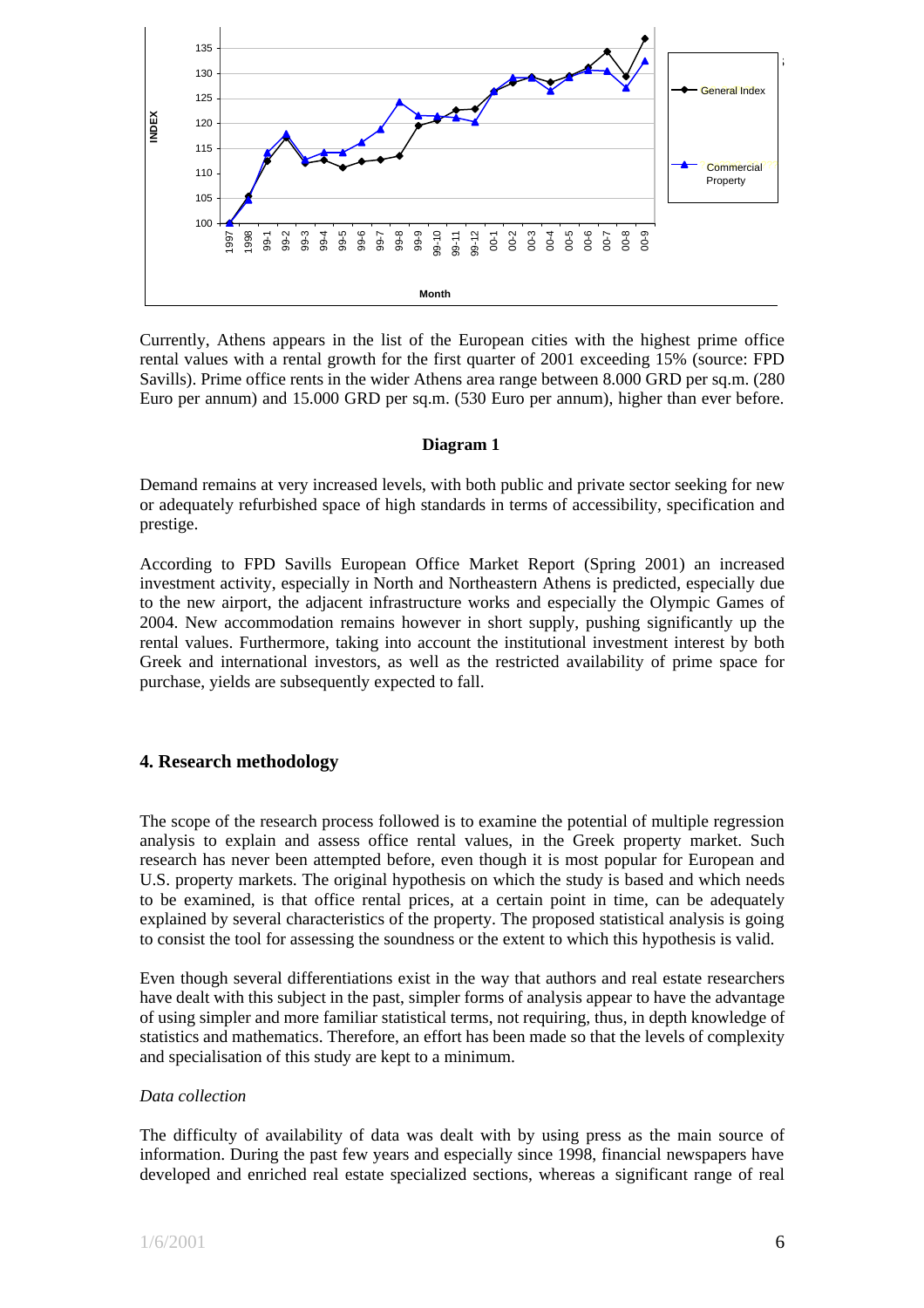estate magazines has gradually penetrated the market. As a result, nowadays, one can have access to ample data, yet with some obvious drawbacks such as insufficient detail, increased demand values, and often misleading information. Nevertheless, this sort of data has a significant advantage, as the researcher is able to have access to a substantial percentage of the current supply, deriving from different sources (individuals, agents, developers etc.)

In an effort to take advantage of this opportunity we gathered information about office properties offered for leasing, from a 6-month period, i.e. from October 2000 to March 2001. For the analysis we assumed that this is the maximum time period for which we can practically have steady rentals, unaffected by actual growth.

The data were selectively collected from the wider area of Athens city center and along or around its major commercial routes. Such transactions are representative of the overall commercial property activity and as Shilton and Stanley (1999) suggested in their work, it appears the highest concentration of major firms is found in the largest metropolitan cities, although technological changes could normally favor the decentralization towards lower-cost areas.

#### *Data analysis*

The information comprised in newspaper entries deal mainly with locational and physical characteristics of the properties, such as whether they are new, refurbished or obsolete, the existence of car-parking spaces, and their gross lettable area. Apart from the actual area of the property the rest of the information is qualitative and therefore quantification was required before introduced in any statistical model.

Car-parking was introduced as a dummy variable expressing whether there is adequate provision for parking, either covered or external. As a dummy variable was also introduced the information about whether property is listed or not.

For the rest of the variables a method, referred in literature as quality point rating was applied: a scale has been selected, the range of which is used for the expression of the quality of each characteristic (Pagliari and Webb, 1996). For this study, a scale from 1 to 5 was selected, as it was considered adequate for the expression of the entire possible range of qualitative variations. Value 0 was purposely excluded as it would be an invalid value for logarithmic forms of regression analysis. Value 1 is used to express very low quality, whereas 5 represents the highest quality standard.

The obvious disadvantage of this approach is the subjectivity involved to the attribution of a value to a variable. In order for this subjectivity to be reduced to the lowest possible level, standard criteria were set for the quantification of each characteristic.

Characteristically Athens city was divided into 20 areas, all with significant business activity, but with varying demand volume. Each area was attributed a rating from 1 to 5, depending on the overall current concentration and quality of business activity. Based on the same criteria the most active commercial streets were identified, and were attributed values from 3 to 5, whereas the rest of the streets in areas of interest were attributed values 1 and 2, depending on characteristics such as proximity to main routes, street length, footage etc. Especially for the age parameter and considering the fact that the important factor is the degree of obsolescence rather than actual age we selected a special scale between 1 and 3 for representing obsolete, refurbished and new properties respectively.

For purposes of uniformity with the rest of the variables the area of the properties were adjusted as to receive values from 1 to 3, using the following criterion: for area  $<$  500 sq.m. value=1, for 500< area $\lt 1000$ , value = 2 and for area $\gt 1000$ , value = 3. The categorization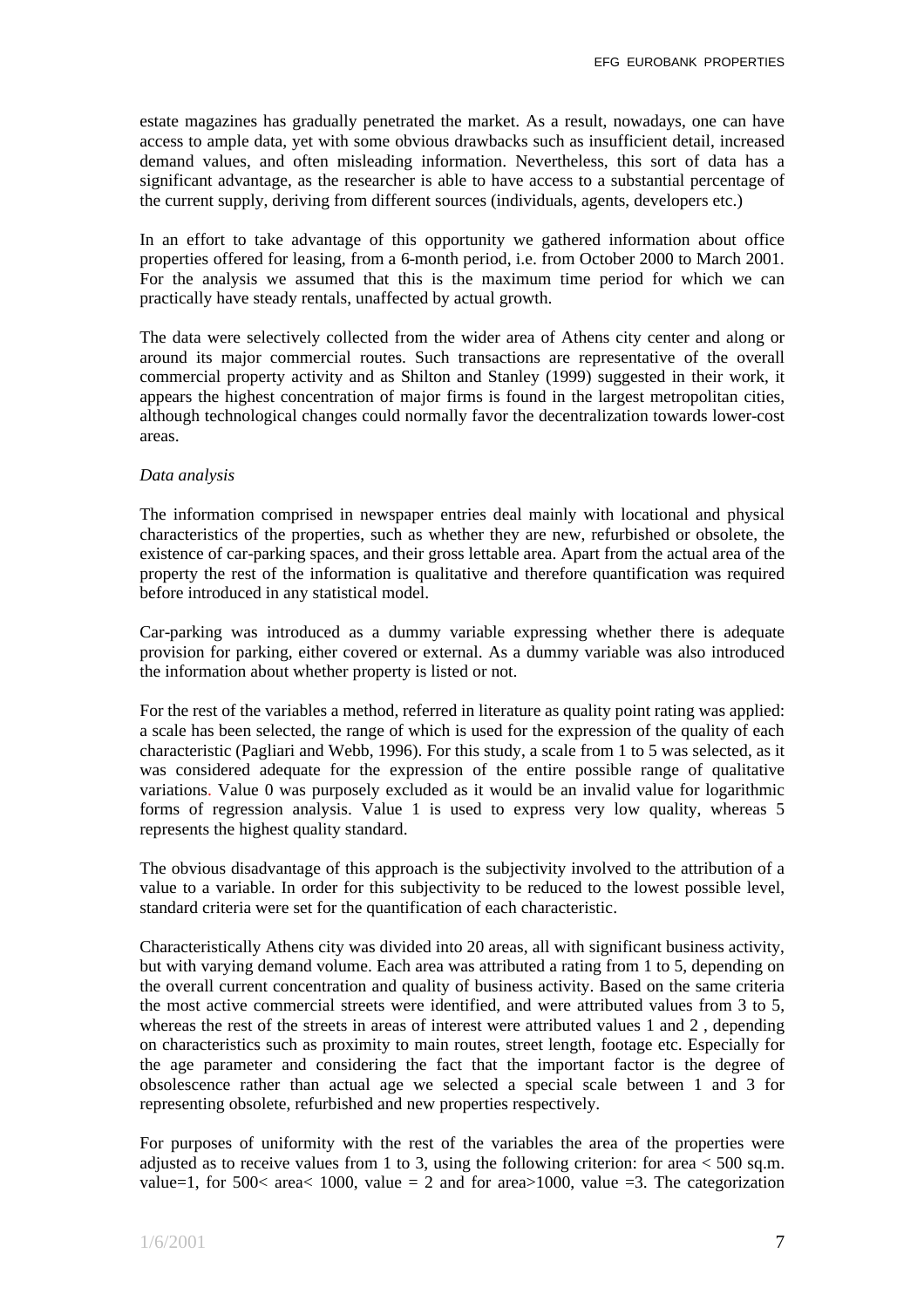used is based on the empirical knowledge, which shows that the subject grading refers to different target groups in the Greek office market, with differentiated space needs.

The initial dataset comprised 92 observations, which were expected to represent the total existing supply at a percentage higher than 60%.

The initial independent variables selected for the analysis were:

| AREA:              | representing the scale of the gross area of the property, taking values<br>for $1$ to $3$                                                                                   |
|--------------------|-----------------------------------------------------------------------------------------------------------------------------------------------------------------------------|
| <b>LOCATION 1:</b> | representing the area of interest in which the property is located and<br>their perceived demand for office spaces, taking values from 1 to 5                               |
| ROAD:              | representing the concentration of business acrivity along particular<br>streets, roads and avenues, within the areas of interest, taking values<br>for $1$ to $5$           |
| CLOSE:             | representing whether the property has a facade along a main street of<br>interest or it is just situated in very close proximity to the latter, used<br>as a dummy variable |
| <b>METRO:</b>      | representing the proximity to the Metro stations of Athens, used as a<br>dummy variable                                                                                     |
| PARKING:           | representing whether the property has adequate car parking spaces,<br>used as a dummy variable                                                                              |
| NEWorREF:          | representing the condition state of the property, taking values form 1<br>to $3$                                                                                            |
| LISTED:            | representing whether the property is listed, used as a dummy variable                                                                                                       |

The dependent variable of the model is RENT expressing rent per sq.m.

The first step of the analysis was to identify any multicollinearity among the dependent variables. In cases where increased correlations exist, the regression results may be confusing and misleading (Sincich, 1996), and highly correlated depended variables should be selectively excluded from the analysis. Therefore the correlation matrix has been calculated as presented below (Table 1) which reveals the PARKING variable presenting relatively increased correlations with most variables, reaching a maximum with the NEWorREF variable. The correlation between the two parameters is justifiable, considering the fact that almost all new office buildings are designed to have ample car parking provision. Hence, the parameter PARKING was subsequently removed from the analysis and a new correlation matrix was calculated revealing no significant correlations among the rest of the variables.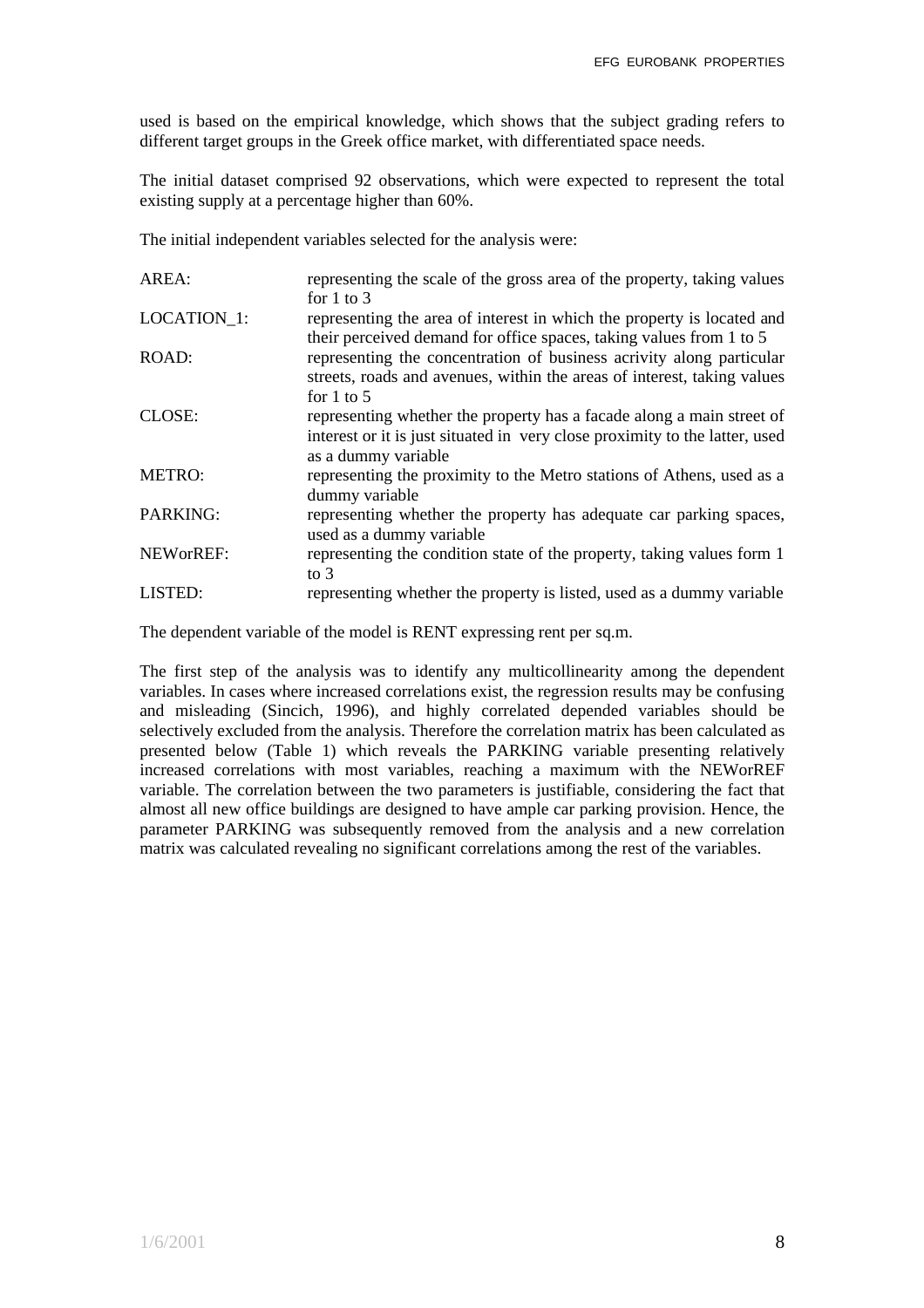|                 | <b>AREA</b>          | CLOSE                | LISTED                     |                     |
|-----------------|----------------------|----------------------|----------------------------|---------------------|
| <b>AREA</b>     |                      | 0,3079               | $-0, 1215$                 |                     |
|                 |                      | ( 97)                | (97)                       |                     |
|                 |                      | 0.0022               | 0,2356                     |                     |
| CLOSE           | 0,3079               |                      | 0,0716                     |                     |
|                 | (97)                 |                      | (97)                       |                     |
|                 | 0,0022               |                      | 0,4858                     |                     |
| LISTED          | $-0, 1215$           | 0,0716               |                            |                     |
|                 | (97)                 | (97)                 |                            |                     |
|                 | 0,2356               | 0,4858               |                            |                     |
|                 |                      |                      |                            |                     |
|                 |                      |                      |                            |                     |
|                 |                      | s, cel               |                            |                     |
| LOCATION 1      | 0,2898               | 0,1744               | 0,1492                     |                     |
|                 | (97)                 | (97)                 | (97)                       |                     |
|                 | 0,0040               | 0,0876               | 0,1446                     |                     |
| <b>METRO</b>    | 0,1182               | 0,1737               | 0,0354                     |                     |
|                 | (97)                 | (97)                 | (97)                       |                     |
|                 | 0,2487               | 0,0889               | 0,7306                     |                     |
| <b>NEWORREF</b> | $-0, 1177$           | $-0, 2015$           | 0,0677                     |                     |
|                 | (97)                 | (97)                 | (97)                       |                     |
|                 | 0,2510               | 0,0478               | 0,5102                     |                     |
| PARKING         | $-0, 2369$           | $-0, 2451$           | $-0,0763$                  |                     |
|                 | (97)<br>0,0194       | (97)<br>0,0155       | (97)<br>0,4578             |                     |
|                 |                      |                      |                            |                     |
|                 | LOCATION 1           | <b>METRO</b>         | <b>NEWOrREF</b><br>------- | PARKING<br>-------- |
| <b>AREA</b>     | 0,2898               | 0,1182               | $-0.1177$                  | $-0,2369$           |
|                 | (97)                 | (97)                 | (97)                       | (97)                |
|                 | 0,0040               | 0,2487               | 0,2510                     | 0,0194              |
| CLOSE           | 0,1744               | 0,1737               | $-0, 2015$                 | $-0, 2451$          |
|                 | (97)<br>0,0876       | (97)<br>0,0889       | (97)<br>0.0478             | ( 97)<br>0.0155     |
|                 |                      |                      |                            |                     |
| LISTED          | 0,1492               | 0.0354               | 0.0677                     | $-0,0763$           |
|                 | $\binom{97}{0,1446}$ | $\binom{97}{0.7306}$ | (97)<br>0,5102             | (97)<br>0,4578      |
|                 |                      |                      |                            |                     |
|                 |                      |                      |                            |                     |
|                 |                      | n jar                |                            | 3,000               |
|                 |                      |                      |                            |                     |
| LOCATION 1      |                      | 0,2282<br>(97)       | $-0,1810$<br>(97)          | $-0, 2217$<br>(97)  |
|                 |                      | 0.0246               | 0,0760                     | 0,0291              |
|                 |                      |                      |                            |                     |
| <b>METRO</b>    | 0,2282<br>(97)       |                      | $-0, 2192$<br>(97)         | $-0, 3613$<br>(97)  |
|                 | 0.0246               |                      | 0,0310                     | 0,0003              |
|                 | $-0.1810$            | $-0, 2192$           |                            | 0,4385              |
| <b>NEWORREF</b> | (97)                 | (97)                 |                            | (97)                |
|                 | 0,0760               | 0,0310               |                            | 0,0000              |
|                 |                      |                      |                            |                     |
|                 |                      |                      |                            |                     |
| <b>PARKING</b>  | $-0,2217$<br>(97)    | $-0, 3613$<br>(97)   | 0,4385<br>$1 - 971$        |                     |

**Table 1**

Using the initial dataset comprised of 92 observations and introducing 7 independent variables in the model, a multiple regression analysis was run with the following results:

| Dependent variable: RENT<br>Parameter                               |                                                                                     | Standard<br>Estimate Error | $\mathbf{T}$<br>Statistic         | P-Value |
|---------------------------------------------------------------------|-------------------------------------------------------------------------------------|----------------------------|-----------------------------------|---------|
| <b>CONSTANT</b>                                                     |                                                                                     |                            | $-6214, 6$ 1136, 34 $-5, 46899$   | 0,0000  |
| AREA                                                                | $-401,233$                                                                          | 392,139                    | $-1,02319$                        | 0,3092  |
| <b>CLOSE</b>                                                        | 1165,98                                                                             | 460,919                    | 2,52969                           | 0.0133  |
| LISTED                                                              | 2538,62                                                                             | 1213,89                    | 2,09131                           | 0,0395  |
| <b>LOCATION 1</b>                                                   | 1080,25                                                                             | 203,783                    | 5,301                             | 0.0000  |
| <b>METRO</b>                                                        | -516.147                                                                            | 384,28 -1,34315            |                                   | 0,1828  |
| <b>NEWOrREF</b>                                                     |                                                                                     | 1441,58 322,821 4,46557    |                                   | 0,0000  |
| ROAD                                                                | 1110,22                                                                             | 154,034                    | 7,20762                           | 0,0000  |
| Source                                                              | Sum of Squares Df Mean Square F-Ratio                                               | Analysis of Variance       |                                   | P-Value |
| Model                                                               |                                                                                     |                            | 4,2947E8 7 6,13528E7 22,98 0,0000 |         |
| Residual                                                            |                                                                                     | 2,24221E8 84 2,6693E6      |                                   |         |
|                                                                     | Total (Corr.) 6,53691E8 91                                                          |                            |                                   |         |
| $R$ -squared = 65,6992 percent<br>Standard Error of Est. = $1633.8$ | R-squared (adjusted for d.f.) = $62,8408$ percent<br>Mean absolute error = $1203.7$ |                            |                                   |         |

**Table 2**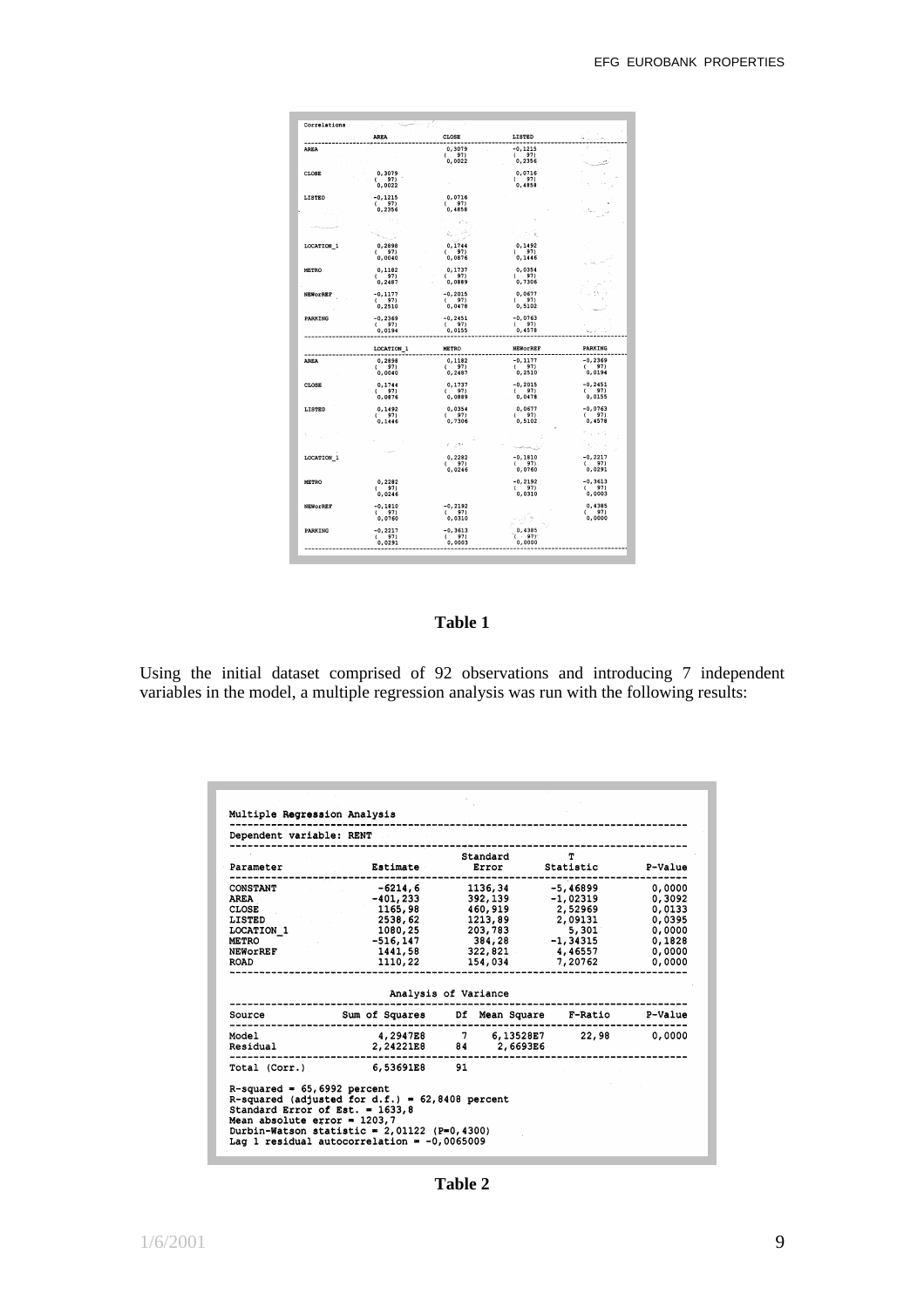|     |         | Predicted |            | Studentized |  |
|-----|---------|-----------|------------|-------------|--|
| Row | Y       | Y         | Residual   | Residual    |  |
| 9   | 14213,2 | 9712,34   | 4500,85    | 3,05        |  |
| 37  | 7142,86 | 10546,7   | $-3403,81$ | $-3,18$     |  |
| 53  | 4444,44 | 9062,51   | $-4618,06$ | -3,14       |  |
| 55  | 10972,2 | 7620,93   | 3351,3     | 2,21        |  |
| 69  | 9375,0  | 5486,21   | 3888,79    | 2,51        |  |
| 70  | 14213,2 | 10809,4   | 3403,81    | 3,18        |  |
| 86  | 11932,6 | 8270,76   | 3661,79    | 2,39        |  |

**Table 3**

The equation of the fitted model is

 $RENT = -6214.6 - 401.233*AREA + 1165.98*CLOSE +$ 2538.62\*LISTED+1080.25\*LOCATION\_1- 516.147\*METRO+1441.58\*NEWorREF+1110.228ROAD

Since the P-value in the ANOVA table is less than 0.01, there is a statistically significant relationship between the variables at the 99% confidence level. The R-Squared statistic indicates that the model as fitted explains 65.70% of the variability in RENT. The adjusted R-Squared statistic, which is more suitable for comparing models with different numbers of independent variables, is 62.84%.

The results, however, revealed the possibility for further improvement of the model. First of all, the variable AREA presented an increased P-value, greater than 0.10, which indicates that the variable is not statistically significant at the 90% or higher confidence level and therefore it could be removed. Furthermore, in the produced table of unusual observations (table 3), 7 outliers could be traced, 4 of which had an absolute studentized residual greater than 3. Since information was restricted by the nature of the data, these particular observations were omitted from the dataset, without further investigating the existence of special reasons that leaded to the extreme values.

Applying the aforementioned variations, the second run of the multiple regression analysis produces the results as presented in table 4.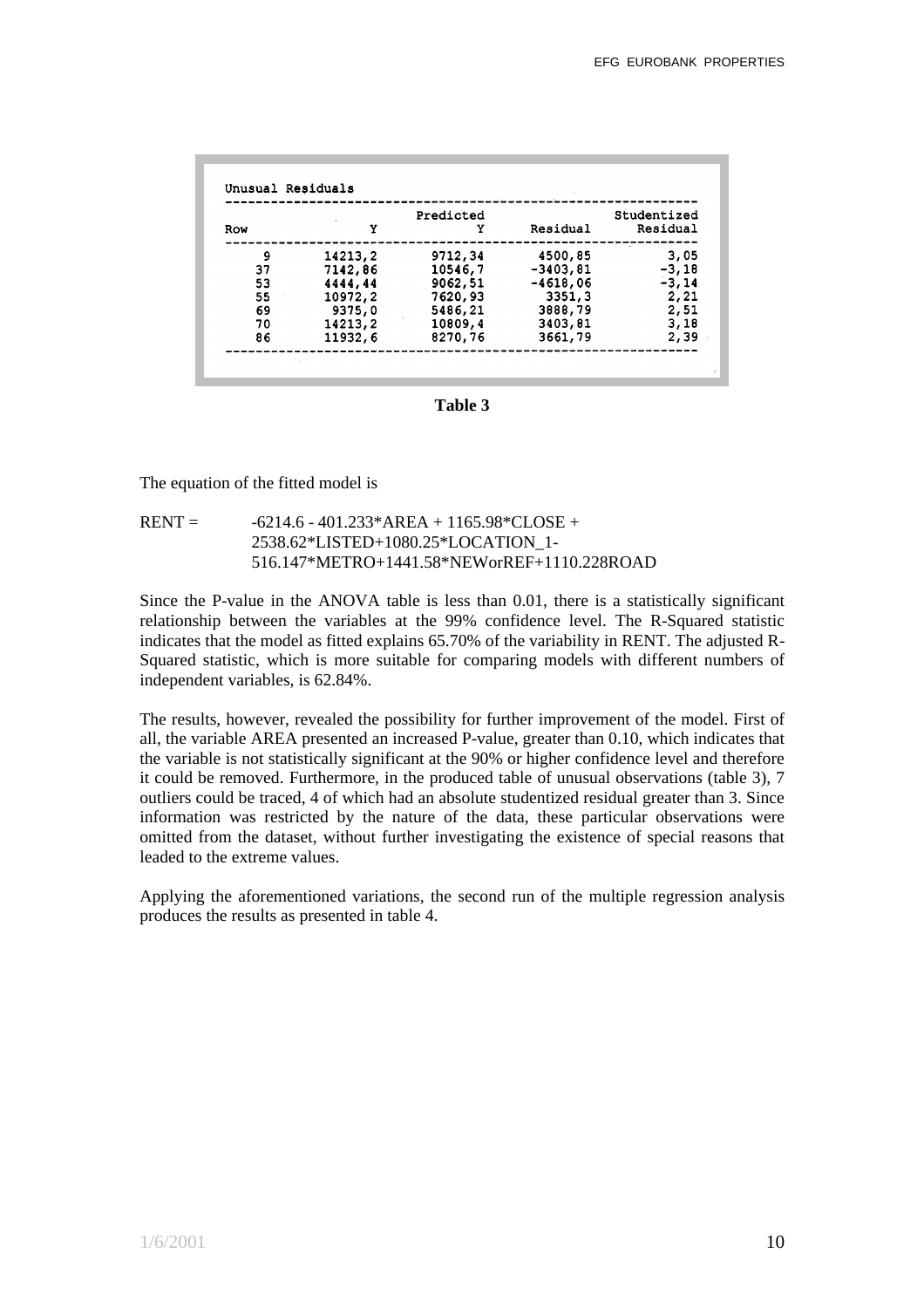| -6023,43<br>729,163                       |                                | 997,346 -6,03945                                                           |                                                                                                                                                 |
|-------------------------------------------|--------------------------------|----------------------------------------------------------------------------|-------------------------------------------------------------------------------------------------------------------------------------------------|
| 1108,81<br>-858,222<br>1528,77<br>1055,66 | 383,022<br>169,639<br>330,649  | 1,90371<br>6,53631<br>-2,59557<br>5,46749                                  | 0.0000<br>0,0605<br>0.0000<br>0,0112<br>0,0000<br>0,0000                                                                                        |
|                                           |                                |                                                                            |                                                                                                                                                 |
|                                           |                                |                                                                            |                                                                                                                                                 |
|                                           |                                |                                                                            |                                                                                                                                                 |
|                                           |                                |                                                                            |                                                                                                                                                 |
|                                           | $R$ -squared = 68,5727 percent | Analysis of Variance<br>--------------------<br>Total (Corr.) 4,97144E8 87 | 279,611<br>131,4 8,03391<br>Source Sum Of Squares Df Mean Square F-Ratio P-Value<br>3,40905E8 5 6,8181E7 35,78 0,0000<br>1,56239E8 82 1,90535E6 |

**Table 4**

The R-Squared statistic indicates that the improved model as fitted explains 68.57% of the variability in RENT, whereas the adjusted R-Squared statistic is 66.66%.

Taking into account the fact that most studies on multiple regression analysis applications on properties, indicate that the log- linear model generally performs better than the other models (Slade, 2000), we examined the latter potential to the present research with the results presented in table 5.

Using the initial dataset comprised by 92 observations we acquired improved statistical indices, indicating the superiority of the log-linear analysis. It is worth mentioning that in this case we had to exclude from the beginning any independent variables formed as dummy variables, as the value 0 does not permit logarithmic treat. Therefore, we only dealt with 3 independent variables: Location (LOCATION\_1), the condition state of the property (NEWor REF) and the street in which it situated (ROAD).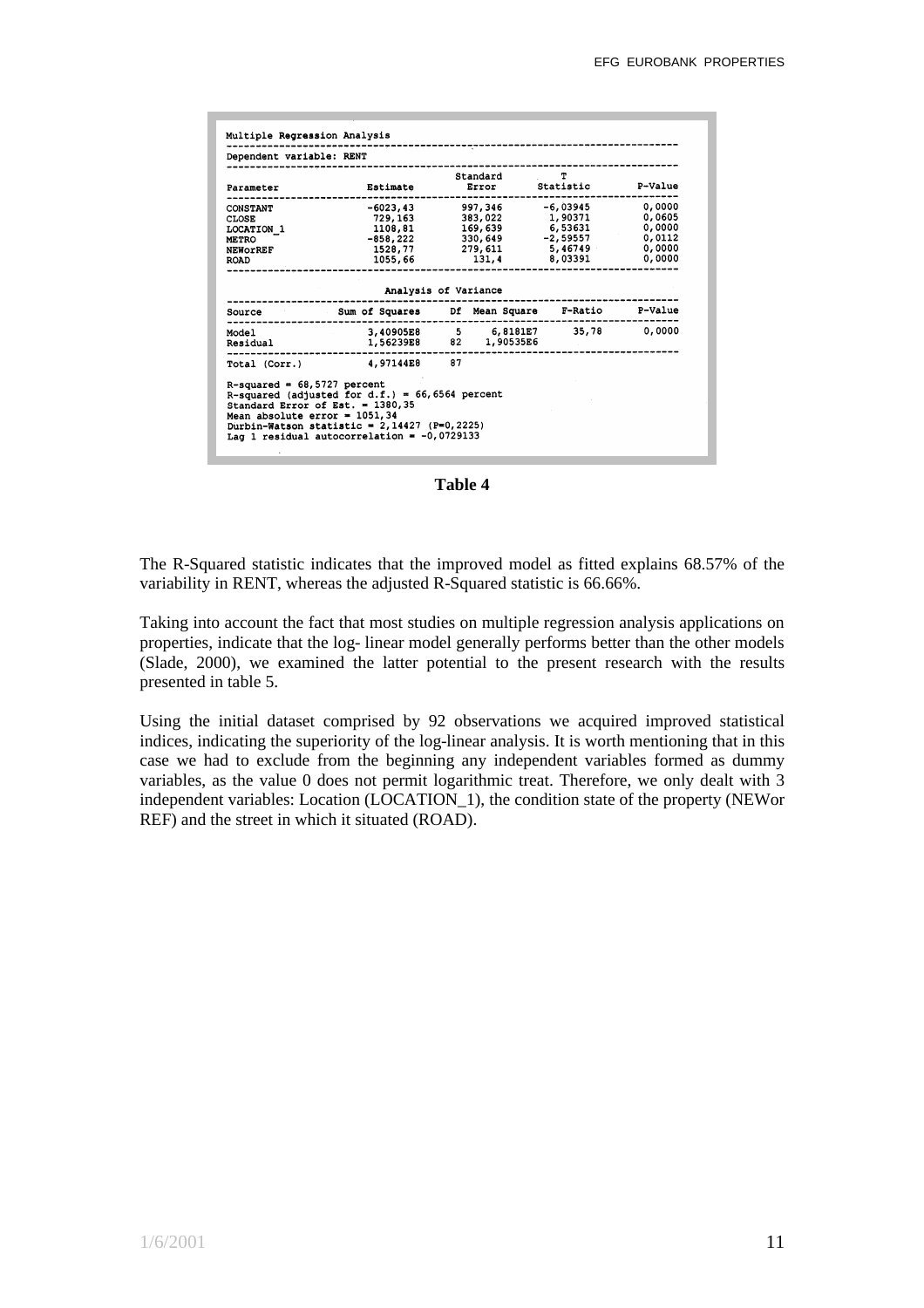| Dependent variable: RENT                                            |                                                                                                                                                                                          |              |                        |                                                                                    |                                      |
|---------------------------------------------------------------------|------------------------------------------------------------------------------------------------------------------------------------------------------------------------------------------|--------------|------------------------|------------------------------------------------------------------------------------|--------------------------------------|
| Parameter                                                           | Estimate                                                                                                                                                                                 | $\Delta\phi$ | Standard<br>Error      | $\sim$ $\sim$ 40 $\sim$<br>Statistic                                               | <b>P-Value</b>                       |
| <b>CONSTANT</b><br>LOCATION 1<br><b>NEWORREF</b><br><b>ROAD</b>     | 0,638787<br>0,546087                                                                                                                                                                     |              | 0.0871776<br>0,0678579 | 2,78799 0,0682065 40,8757<br>$0,751294$ $0,0955171$ $7,86554$<br>7,32742<br>8,0475 | 0,0000<br>0,0000<br>0,0000<br>0,0000 |
|                                                                     | Analysis of Variance                                                                                                                                                                     |              |                        |                                                                                    |                                      |
| Source                                                              | Sum of Squares Df Mean Square                                                                                                                                                            |              |                        | <b>F-Ratio</b>                                                                     | P-Value                              |
| Model<br>Residual                                                   | 2,69049 3 0,896829<br>1,08205                                                                                                                                                            |              | 88 0,012296            | 72,94                                                                              | 0.0000                               |
| Total (Corr.)                                                       | 3,77254                                                                                                                                                                                  | 91           |                        |                                                                                    |                                      |
| $R$ -squared = 71,3177 percent<br>Mean absolute $error = 0,0868356$ | R-squared (adjusted for d.f.) = 70,3399 percent<br>Standard Error of Est. = $0,110887$<br>Durbin-Watson statistic = $1,84238$ (P=0,2098)<br>Laq 1 residual autocorrelation = $0,0750588$ |              |                        |                                                                                    |                                      |

**Table 5**

The analysis produced a 71.31% explanatory capability of the model and an R squared statistic, which can be directly compared with the initial model, of 70.34%. T-statistic of the model indicates than no variable should be removed as they all are statistically significant at the 99% confidence level and the only possibility of improvement could come from the removal of the sole unusual studendized residual with a value greater than 3 (table 6).

|     |         | Predicted |             | Studentized |
|-----|---------|-----------|-------------|-------------|
| Row | Y       | Y         | Residual    | Residual    |
| 53  | 3,64782 | 3,9996    | $-0,351782$ | $-3,44$     |
| 69  | 3,97197 | 3,69316   | 0,278813    | 2,61        |
| 70  | 4,15269 | 3,88711   | 0,265577    | 2,50        |

**Table 6**

Applying the removal of the one significant outlier the results produced by the new analysis are presented in table 7.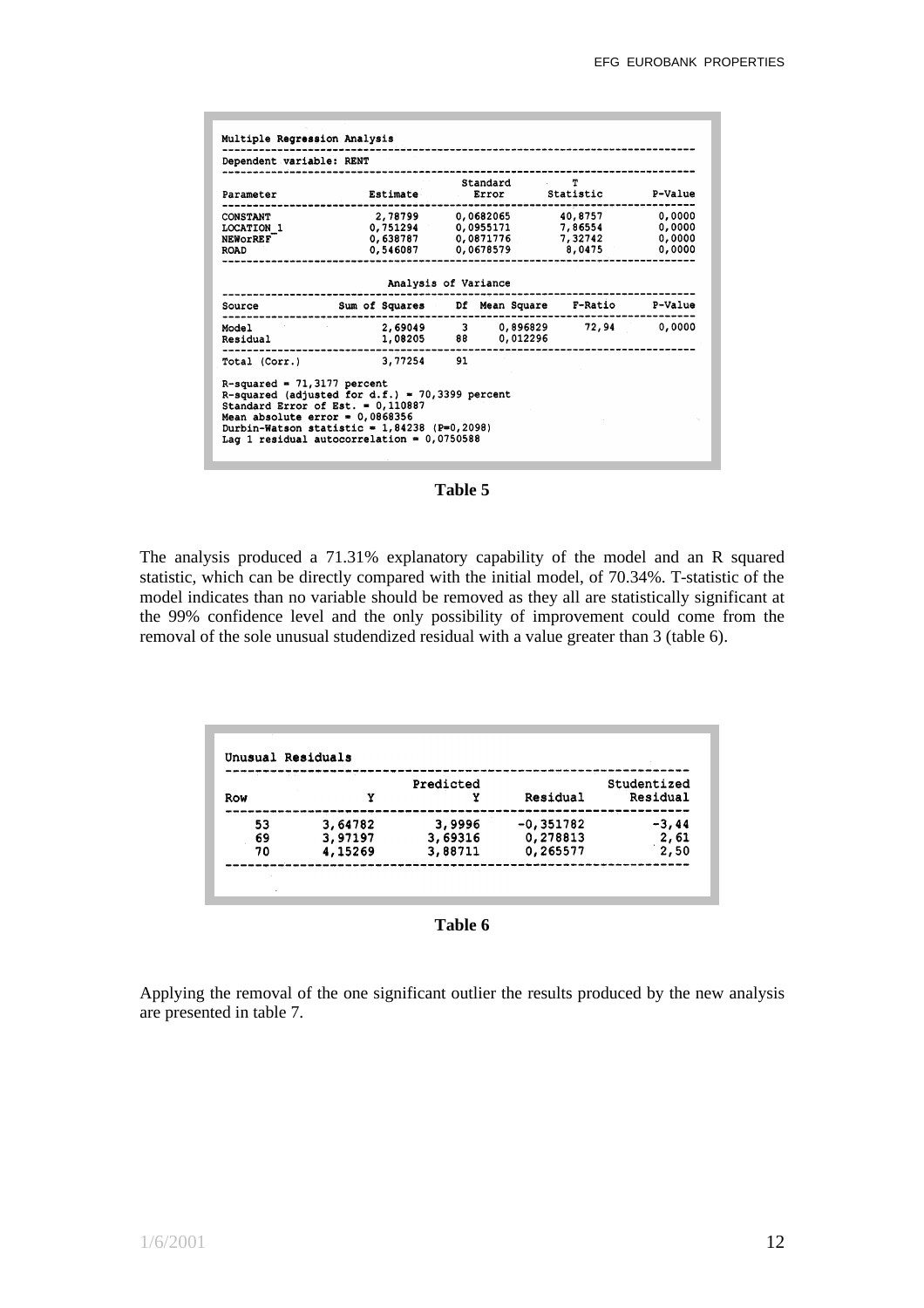| Dependent variable: RENT                                                   |                                                                                                                                                                                            |          | ----------------------                                             |                            |
|----------------------------------------------------------------------------|--------------------------------------------------------------------------------------------------------------------------------------------------------------------------------------------|----------|--------------------------------------------------------------------|----------------------------|
| Parameter                                                                  | <b>Estimate Error Statistic</b>                                                                                                                                                            | Standard | T                                                                  | P-Value                    |
| -------<br><b>CONSTANT</b><br><b>ROAD</b><br><b>LOCATION 1</b><br>NEWOrREF |                                                                                                                                                                                            |          | $0,781318$ $0,0905438$ $8,62917$<br>$0,675149$ $0,0829297$ 8,14123 | 0,0000<br>0,0000<br>0,0000 |
|                                                                            | Analysis of Variance                                                                                                                                                                       |          |                                                                    |                            |
| Source                                                                     | Sum of Squares Df Mean Square F-Ratio P-Value                                                                                                                                              |          |                                                                    |                            |
| Residual                                                                   | Model  2,81751 3 0,939171 85,80 0,0000<br>0,952337 87 0,0109464                                                                                                                            |          |                                                                    |                            |
|                                                                            | Total (Corr.) 3,76985 90                                                                                                                                                                   |          |                                                                    |                            |
| $R$ -squared = 74,738 percent<br>Mean absolute error = $0,0846274$         | R-squared (adjusted for d.f.) = $73,8669$ percent<br>Standard Error of Est. = $0.104625$<br>Durbin-Watson statistic = $1,92534$ (P=0,3407)<br>Lag 1 residual autocorrelation = $0,0341341$ |          |                                                                    |                            |

**Table 7**

This last analysis produces improved results, using almost the entire initial dataset and a limited number of variables. What is most important is the fact that the information, on which the independent variables are based, can be easily accessed through press, avoiding all practical limitations deriving from disclosure of data by professionals.

## **5. Conclusion**

Multiple regression analysis was been widely tested as a tool for determining and predicting property values based on their microeconomic or macroeconomic characteristics, depending on the scope of the research. Such applications, examining the behaviour of U.S. and particular European property markets, has not been officially applied for the Greek property market, which during the past few years is experiencing a significant development.

Recognising that identification of factors affecting property values consists the first step in monitoring and predicting future trends, the largest possible dataset of properties, which are currently on the market, was assembled, introduced in a statistical model and tested. The limitation of the lack of organised and concentrated database, was partially overcome by using incomplete information from the press, which actually consists the only source of massive information concerning the Greek property market.

The factors, which explanatory capability was analyzed, were determined merely by the extent of information included in the relative press entries. The independent variables thus introduced in the model were the location of the property, the street on which it is situated, the proximity to a metro station, the condition state of the building, the existence of parking spaces and the area of the property. The explanatory capability of the variables on the office rentals exceeded 60% in all steps of analysis. Particularly, the results attained by the final loglinear model formed, were unexpectedly successful, compared to respective previous research carried out using real data from actual transactions with complete information.

It should be noted however that the actual form of the model expresses the relationship between the independent variables and the asked rentals rather than the actual price. Considering a difference between the latter and the former of 10%, one could make a crude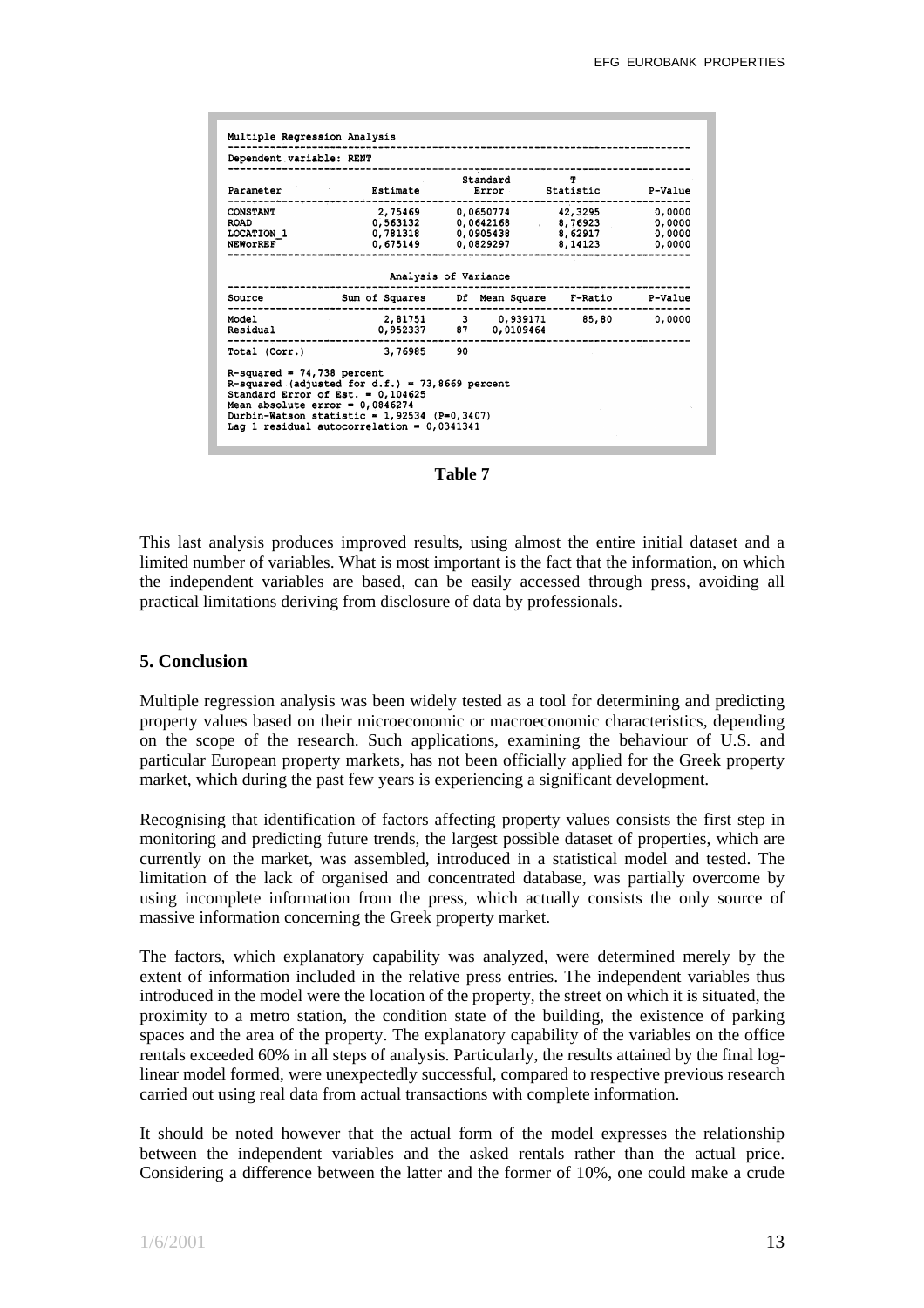assessment of the actual rental value of the property by only introducing an assessment of the property's main locational and physical characteristics.

What is most important, however, is not actually the explanatory capability of the model at a particular time period. The main uses of such an analysis can be twofold. Firstly, applying the analysis for distinctive periods in the past, information which could be again accessed through past press, one could trace the differentiation of the degree of influence of the independent variables on the dependent one, though time. If a particular pattern is located this could be related to macroeconomic influences and be subsequently used for prediction using general macroeconomic forecasts. A second application could be the direct insertion of the time variable to the final model, using time series collected by past press data. Using again the significant variables isolated by the initial analysis, research can reveal patterns through time, which appropriately handled could be used for prediction of future behaviour of the Greek property market.

Even though it is empirically known that the Greek property market has always moved upwards and no significant cycles are expected to be traced in the past, and kind of analysis of past data is useful and desirable in describing a market that is currently accomplishing its most sound steps towards maturity.

## **6. References**

Asabere, P.K. and Huffman, F.E., (1996) "Thoroughfares and Apartment Values", *The Journal of Real Estate Research*, Volume 12, Number 1, 9-16

Benjamin, J.D. and Stacy Sirmans, G., (1996) "Mass Transportation Apartment Rent and Property Values", *The Journal of Real Estate Research*, Volume 12, Number 1, pp. 1-8

Brennan, T.P., Cannaday, R.E. and Colwell, P.F., (1984) "Office Rent in the Chicago CBD", *Journal of American Real Estate Urban Economics Association*, Fall, pp. 243-260

Brennan, T.P., Cannaday, R.E. and Colwell, P.F., (1984) "Office Rent in the Chicago CBD", *Journal of American Real Estate Urban Economics Association*, Fall, pp. 243-260

DeCarlo J.W., (1997) Property Management, Prentice-Hall, Inc., New Jersey

Fraser, W.D., (1993) Principles of Property Investment and Pricing (Second Edition), Macmillan Press, London

Guntermann, K.L. and Norrbin, S., (1987) "Explaining the Variability in Apartment Rents", *Journal of American Real Estate Urban Economics Association*, 15, pp. 321-340

Hargitay, S.E. and Shi-Ming Yu, (1993) Property Investment Decisions; A quantitative approach, E&FN SPON, London

Hekman, J.S., (1985) "Rental Price Adjustment and Investment in the Office Market", *Journal of the American Real Estate & Urban Economics Association*, Spring, pp. 32-47

Hough, D.E. and Kratz, C.G., (1983) "Can 'Good' Architecture Meet the Market Test?", *Journal of Urban Economics*, August, pp. 40-54

Knight, J.R., Hill, R.C. and Sirmans, C.F., (1993) "Stein Rule Estimation in Real Appraisal", Appraisal Journal, v61, n4, 153(6)

Mills, E.S., (1967) "Transportation and Patterns of Urban Development", American Economic Review, May, pp. 197-210